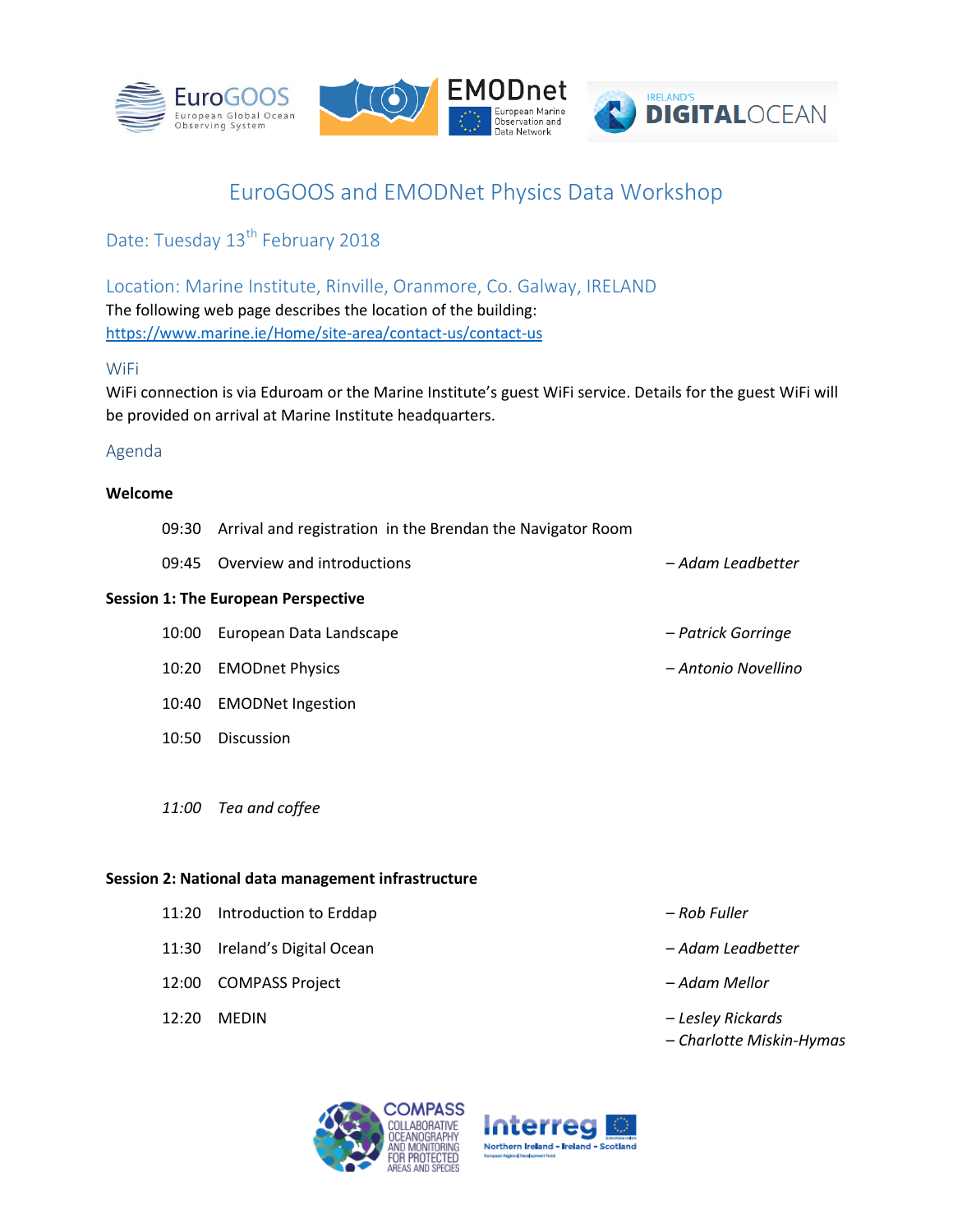





*12:30 Lunch in the MI canteen - meal options starting from around €5.*

#### **Session 3: National ocean physical data generators**

| 13:30 | Commissioners of Irish Lights (CIL)<br>Navigation buoys and lighthouses<br>$\bullet$ | – Barbara Fogarty<br>– Ray Donohoe |
|-------|--------------------------------------------------------------------------------------|------------------------------------|
| 13:45 | Centre for Marine and Renewable Energy (MaREI) & UCC<br>Seal tag data<br>$\bullet$   | – Mark Jessopp                     |
| 14:00 | NUIG, Earth & Ocean Sciences<br>Galway Bay Time-series<br>$\bullet$                  | – Sheena Fennell                   |
| 14:15 | Office of Public Works (OPW)<br>Tide gauges<br>$\bullet$                             | – Peter Newport                    |
| 14:30 | Marine Institute (MI)<br>ARGO floats<br>Glider data                                  | - Diarmuid O'Connor                |
| 14:45 | <b>SMART Bay</b><br><b>Galway Bay Observatory</b><br>Wave buoys                      | – Alan Berry                       |

*15:00 Tea and coffee*

#### **Session 4: COMPASS project data generators**

| <b>Discussion</b> |                                                       |                    |
|-------------------|-------------------------------------------------------|--------------------|
| 15:50             | Marine Institute (MI)                                 | - Andrew Conway    |
| 15:40             | Agro Fisheries and Biosciences Institute (AFBI)       | – Adam Mellor      |
| 15:30             | <b>Scottish Association for Marine Science (SAMS)</b> | – Paola Arce (tbc) |
| 15:20             | Marine Scotland Science (MSS)                         | – Jens Rasmussen   |

- 16:00 Summary discussion and wrap up.
- 17:00 Workshop close



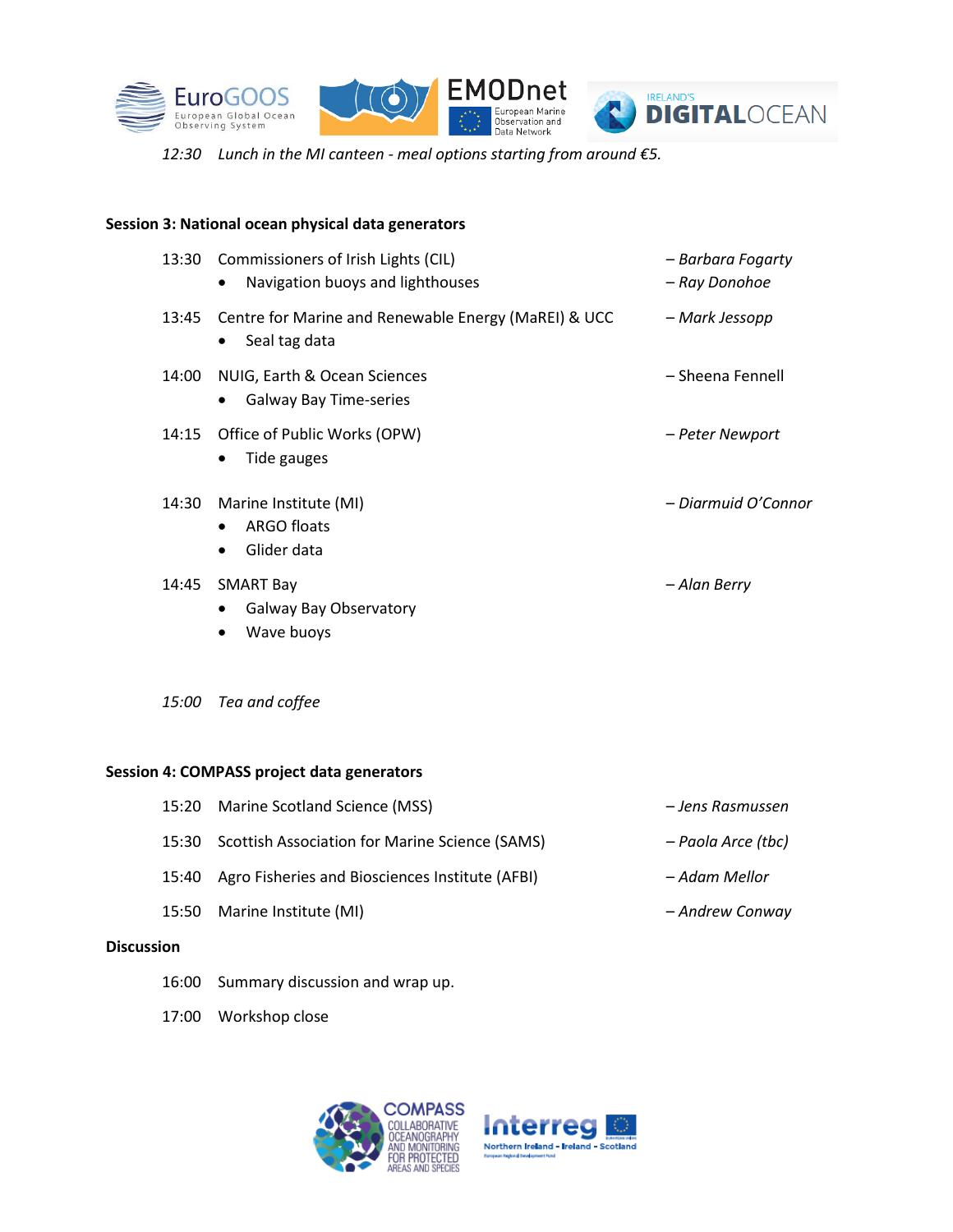





#### Presentations:

Those presenting in Session 3 have been allocated 15 minutes (12 minute talk + 3 minutes for questions) and for Session 4 COMPASS project participants have 10 minutes (8 minutes talk + 2 for questions), as the project background will have been covered in Session 2 before lunch.

There will be a Windows 7 PC available for making presentations, with PowerPoint and web access. To make the best use of the projected screen, a slide size of 4:3 is recommended.

Please e-mail your presentations t[o andrew.conway@marine.ie](mailto:andrew.conway@marine.ie) to transfer them on to the presentation computer or bring them at registration on a memory stick for transfer.

Presentations should cover:

- Remit of your institute.
- Locations of platforms and sensors (or geographic coverage of the dataset).
- Range of parameters collected with temporal resolution.
- Does your institute have an official data policy and if so what is it?
- Availability of data (restrictions on use or embargo periods)?
- What in house data management is currently in place (levels of processing and quality control)?
- How your data are served (web download, emailed request etc.)?
- Is the data routinely provided to any international projects, partners or infrastructure?
- Any issues or problems experienced that others in the group may have encountered?

# Getting to/from the Marine Institute

- *- By taxi*
	- Taxis from Oranmore to the Marine Institute can be booked via Oran Cabs who can be contacted by telephone at +353 91 787787. The cost should be less than €10 per journey.

*- By car*

• If you are planning on coming by car, please contact us with regards to parking details. Driving instructions can be found on the Marine Institute web page given under "Meeting Location" above.



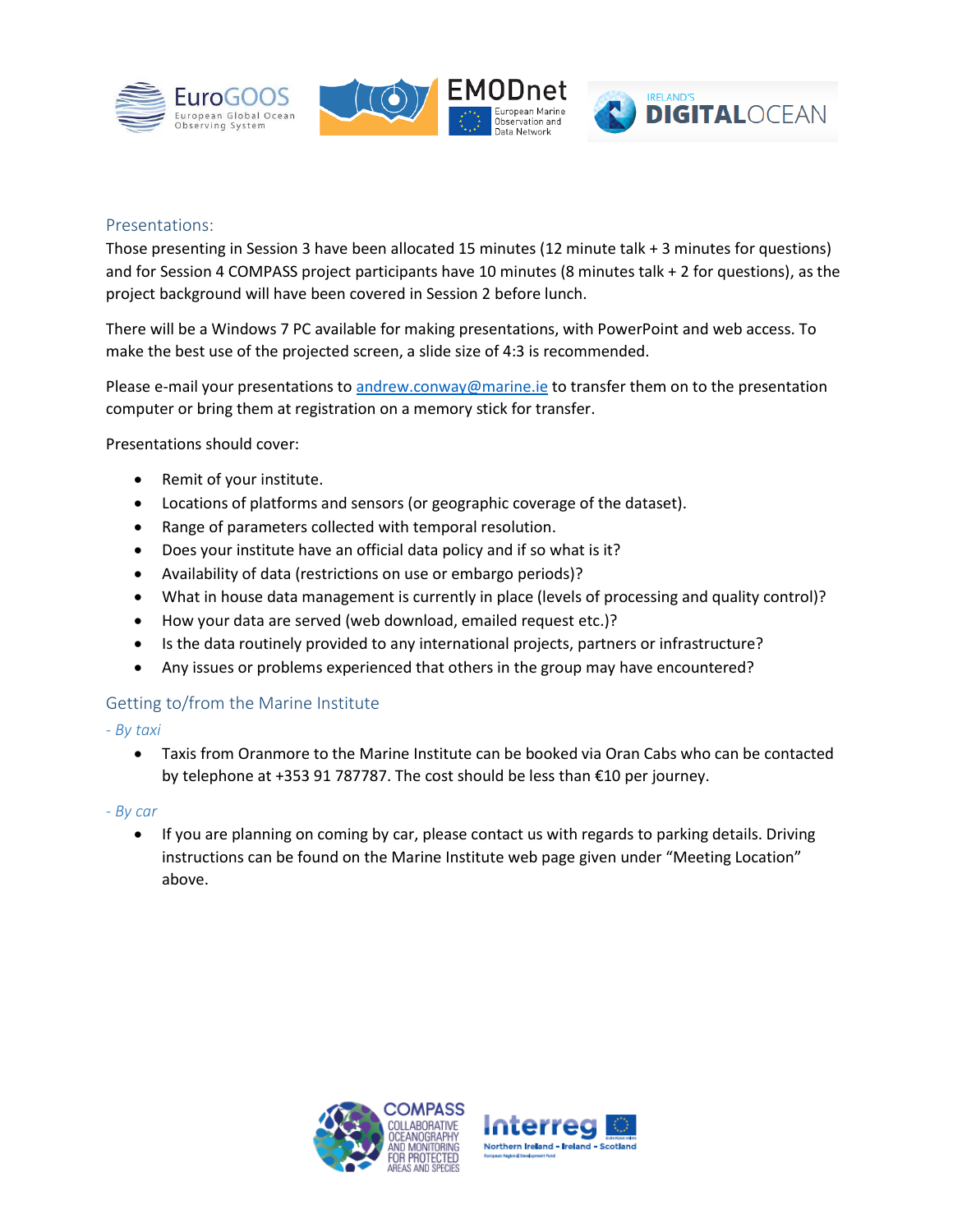





# For those travelling from the UK

The three closest airports to Galway are; Dublin, Shannon and Ireland West, all of which have bus links to Galway or the option to hire a car:

- **Dublin Airport**. Approximately 2hrs by car from Oranmore, or 3hrs by bus
	- $\circ$  Buses from Dublin airport to Galway are operated by GoBus [\(http://www.gobus.ie\)](http://www.gobus.ie/), CityLink [\(http://www.citylink.ie\)](http://www.citylink.ie/) and by Bus Eireann [\(http://www.buseireann.ie\)](http://www.buseireann.ie/). The price of a return bus ticket is around €15. From the bus station in Galway there are regular services to Oranmore, and as the bus station in Galway is adjacent to the rail station it is also possible to complete the journey by train. Oranmore rail station is about 500m outside the village.
	- $\circ$  It is also possible to catch an airport bus to Dublin Heuston station and get a train to either Oranmore or Galway.
		- Not all Dublin to Galway services stop at Oranmore, so it is necessary to consult the schedule in advance as you may need to change trains at Athenry.
- **Shannon Airport** Approximately 1hr by car from Oranmore, or 1hr 50mins by bus
	- $\circ$  Bus Eireann [\(http://www.buseireann.ie\)](http://www.buseireann.ie/) operates a service from Shannon to Galway city, which stops in Oranmore (and every other town and village along the way). The Shannon to Galway service operates every hour from 07:55 to 20:55 and a return ticket costs around €21.
- **Ireland West Airport, Knock** Approximately 1hr 15mins by car from Oranmore, or 2h 45mins by bus
	- $\circ$  Bus links to Knock airport are through Galway city and the Bus Eireann website [\(http://www.buseireann.ie\)](http://www.buseireann.ie/) should be consulted for detailed information.

# For those overnighting

# *- Accomodation*

Although Oranmore is closer to the Marine Institute and has several pubs and restaurants, some of you may wish to stay in the city of Galway itself. Therefore, we have provided a list of hotels in both locations. Within Oranmore, the railway station and bus stops with connection to Galway City are also within walking distance of Oranmore Lodge.

| <b>Hotel Name</b>                 | Location                     | Phone              | Email                         | Website                       |
|-----------------------------------|------------------------------|--------------------|-------------------------------|-------------------------------|
| Oranmore<br>Lodge Hotel           | Oranmore,<br>Co. Galway      | +353 (0) 91 794400 | info@oranmorelodge.ie         | www.oranmorelodge.ie          |
| Coach House<br>Hotel              | Main Street,<br>Oranmore     | +353 (0) 91 788367 | info@coachhousehotel.ie       | www.coachhousehotel.ie        |
| Maldron Galway Oranmore,<br>Hotel | Co. Galway                   | +353 (0)91 792 244 | info.galway@maldronhotels.com | www.maldronhotelgalway.com    |
| <b>Clayton Hotel</b>              | 4.5km outside<br>Galway city | +353 91 721 900    |                               | https://www.claytonhotelgalwa |